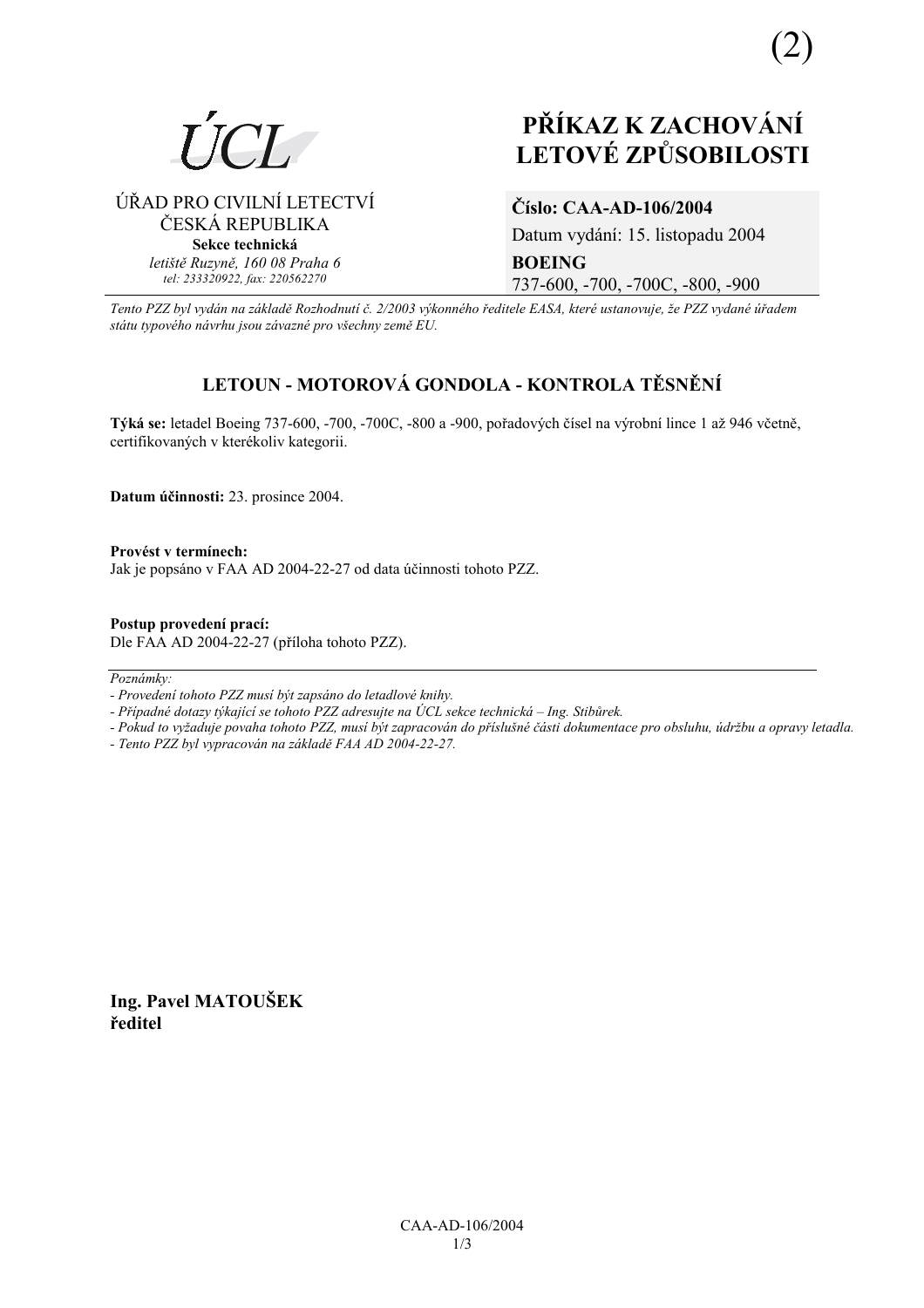#### **2004-22-27 Boeing:** Amendment 39-13855. Docket 2003-NM-106-AD.

*Applicability:* Model 737-600, -700, -700C, -800, and -900 series airplanes, line numbers 1 through 946 inclusive; certificated in any category.

*Compliance:* Required as indicated, unless accomplished previously.

To prevent flammable fluid in the upper or rear pylon areas from leaking past unsealed areas and onto a hot engine nozzle, which could result in ignition of the fluid, causing an undetected and uncontrollable fire to spread into the engine struts; accomplish the following:

#### **Inspection of Sealant**

(a) Within 18 months or 3,500 flight cycles after the effective date of this AD, whichever occurs first: Perform a general visual inspection for sealant at the interface of the diagonal brace fitting and the aft bulkhead and at the four bolts common to the interface, in accordance with the Accomplishment Instructions of Boeing Special Attention Service Bulletin 737-54-1039, Revision 1, dated October 10, 2002.

(1) If the findings of the general visual inspection are as described in paragraphs (a)(1)(i) and (a)(1)(ii) of this AD, then no further action is required by this AD.

(i) The seal is continuous or there is evidence of fay seal sqeeze out present.

(ii) The bolts have evidence of sealant squeeze out or a cap seal exists.

#### **Application of Fillet Seal**

(2) The seal is not continuous and there is no evidence of fay seal squeeze out present, before further flight, fillet seal around the interface of the diagonal brace fitting and the aft bulkhead, in accordance with the Accomplishment Instructions of Boeing Special Attention Service Bulletin 737-54-1039, Revision 1, dated October 10, 2002.

#### **Application of Cap Seal**

(3) If the bolts do not have evidence of sealant squeeze out and no cap seal exists, before further flight, cap seal the four bolts common to the interface, in accordance with the Accomplishment Instructions of Boeing Special Attention Service Bulletin 737-54- 1039, Revision 1, dated October 10, 2002.

#### **Credit for Actions Accomplished per Previous Service Bulletin**

(b) Actions accomplished before the effective date of this AD per Boeing Special Attention Service Bulletin 737- 54-1039, dated June 13, 2002, are acceptable for compliance with the corresponding actions of paragraph (a) of this AD.

#### **Alternative Methods of Compliance (AMOC)**

(c) In accordance with 14 CFR 39.19, the Manager, Seattle Aircraft Certification Office, FAA, is authorized to approve AMOCs for this AD.

#### **Incorporation by Reference**

(d) Unless otherwise specified in this AD, the actions shall be done in accordance with Boeing Special Attention Service Bulletin 737-54-1039, Revision 1, dated October 10, 2002. This incorporation by reference was approved by the Director of the Federal Register in accordance with 5 U.S.C. 552(a) and 1 CFR part 51. Copies may be obtained from Boeing Commercial Airplanes, P.O. Box 3707, Seattle, Washington 98124-2207. Copies may be inspected at the FAA, Transport Airplane Directorate, 1601 Lind Avenue, SW., Renton, Washington; or at the National Archives and Records Administration (NARA). For information on the availability of this material at NARA, call (202) 741-6030, or go to:

[http://www.archives.gov/federal\\_register/code\\_of\\_federal\\_regulations/ibr\\_locations.html](http://www.archives.gov/federal_register/code_of_federal_regulations/ibr_locations.html) .